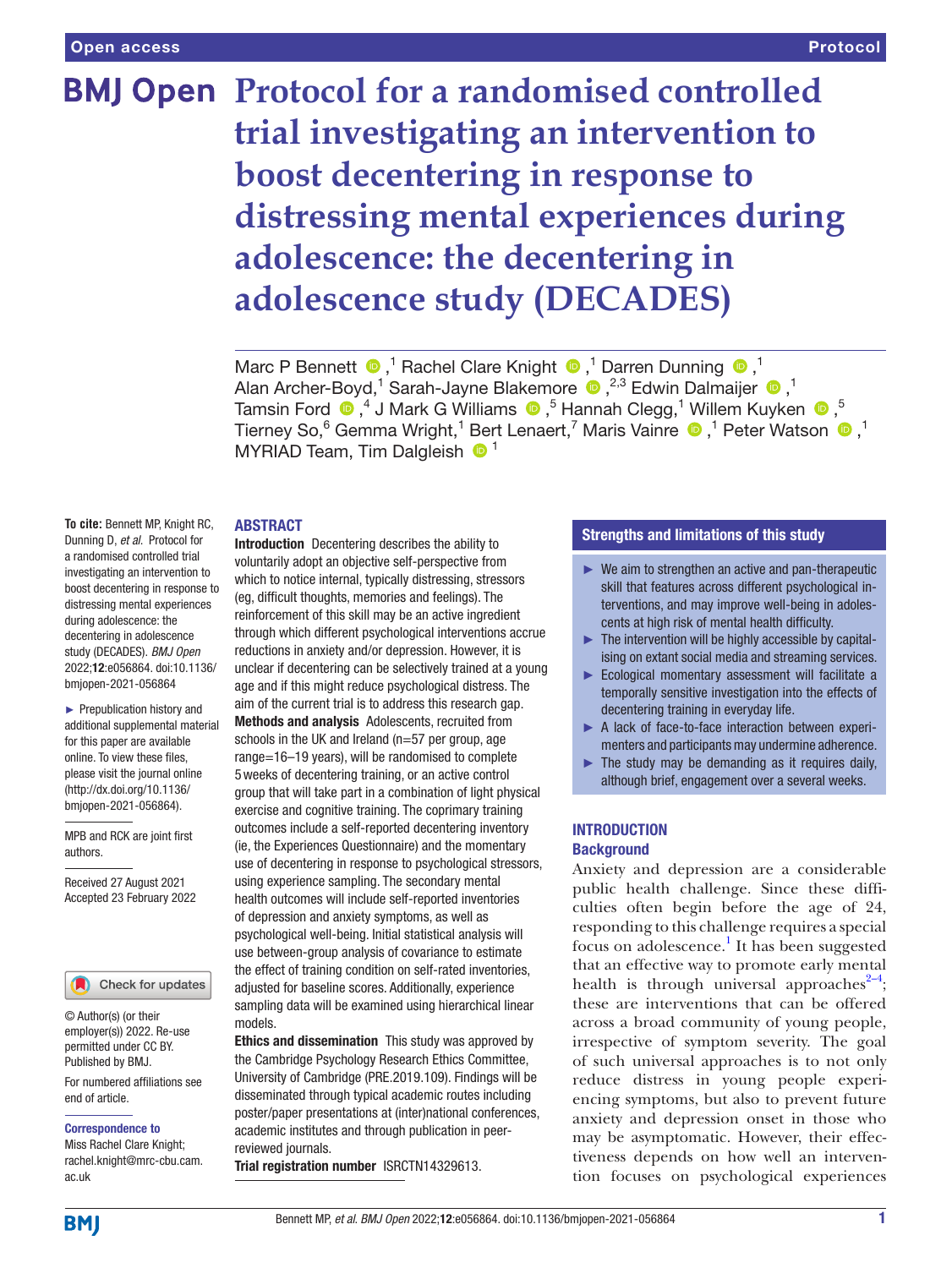and mechanisms that are relevant across the entire spectrum of mental health, from risk to resilience and through to flourishing. One strategy is therefore to target widely relevant therapeutic skills that can help manage distressing inner experiences (eg, unpleasant feelings, thoughts, memories), which can otherwise trigger shortterm distress and long-term risk of anxiety and depression onset. Psychological decentering, or decentering for short, may be one such skill.

Psychological decentering is a key concept within psychological therapy and science.<sup>5</sup> It is characterised as an adaptive self-observation style wherein one can attend to, not just the mental content of distressing inner experiences, but also its underlying cognitive nature.<sup>67</sup> Thus, decentering relates to how a person interacts with the difficult inner events prompted by experiences in daily life—it involves the ability to generate an objective selfperspective wherein one can notice mental experiences as imperfect models of the real-world rather than precise reflections. For example, a person might notice 'I am thinking I am depressed right now' instead of only noticing and then believing the thought 'I am depressed'.<sup>[8](#page-10-4)</sup> Decentering resultantly restricts the disproportionate influence psychological stressors may have on affect, behaviour and sense-of-self. Indeed, brief therapeutic exercises that stimulate a decentred self-perspective have been shown to reduce negative emotional reactivity towards stressors like unpleasant memories and negative self-relevant statements. $9-13$  Evidence also indicates self-reported decentering traits in adolescence are associated with fewer overall symptoms of anxiety and depression.<sup>14-17</sup>

Decentering is a malleable skill that can be refined through psychological intervention.<sup>[7](#page-10-7)</sup> Medium-to-large changes in self-reported decentering are reported in adults experiencing anxiety and depression following a range of psychological interventions. This includes cognitive behavioural therapy, $18 \frac{19}{2}$  acceptance-based approaches<sup>20–22</sup> and mindfulness training.<sup>23–25</sup> In fact, emerging evidence suggests that intervention-related increases in decentering are a common pathway through which different psychological interventions deliver reductions in anxiety and depression.<sup>21 26 27</sup> This has encouraged some investigations into whether or not decentering can be trained selectively so to improve mental health. For example, Travers-Hill *et al* trained adults with a diagnosis of recurrent depression currently in remission but experiencing residual depression symptoms to practice self-distancing techniques in response to difficult autobiographical memories.<sup>28</sup> This resulted in a significant increase in self-reported measures of decentering relative to an active comparison group who learnt strategies to manage maladaptive avoidance tendencies. Additionally, those who learnt to apply this decentering-related technique reported less distress towards negative memories at post intervention even in the absence of instructions to self-distance.

Therapeutic exercises that target decentering skills are already nested within different psychological

interventions.<sup>7</sup> Emerging evidence also indicates that these components can be delivered in isolation so as to selectively boost decentering and reduce risk of relapse in formerly depressed adults.<sup>[28](#page-10-12)</sup> However, a remaining question is 'can decentering skills be selectively reinforced during adolescence, and if so, through what therapeutic techniques?' This is the primary research question guiding the current study. It is also unclear if boosting adolescent decentering skills might impact on emotion and mental health. The current study will therefore evaluate, as a secondary question, how decentering training impacts anxiety, depression and emotional reactivity in adolescence. This information will inform future research trials and ultimately help in the investigation of effective universal approaches in youth mental health. A straightforward way to address these questions might be to examine the impact of decentering training on traitlevel measures of decentering and symptom severity at critical time points, for example, pre and postintervention design. However, this approach lacks the sensitivity required to detect subtle changes in decentering in response to momentary psychological stressors and their impact on emotion. A design that also includes ecological momentary assessment or experience sampling methods (ESM) could therefore facilitate a more ecological investigation of the use of decentering in everyday life as well as its impact on transient psychological stressors and emotional states.

#### Current study objectives

The primary aim of the current study is to investigate if decentering can be improved during adolescence via an intensive decentering training programme. This will be investigated (1a) at a trait level by examining changes in self-reported experience of decentering (via a standard decentering inventory) and (1b) at a situational level by examining self-reported use of decentering skills in response to momentary psychological stressors (via ESM assessments). Here, repeated measures of participants' negative emotional reactivity towards momentary inner experiences (eg, feelings, thoughts and memories) will be recorded across the duration of the intervention. A secondary aim is to explore potential mental health outcomes associated with reinforced decentering skills. This will be investigated (2a) at the symptom level by examining relative change in self-rated anxiety, depression and psychological well-being and (2b) at the situational level by recording emotional reactivity towards momentary psychological stressors using ESM. A final exploratory aim is to investigate some of the cognitive correlates of decentering and training. Thus, this study will answer the following research questions: (1a) Is decentering training during adolescence associated with increased decentering reports relative to an active control condition? (1b) Is decentering training during adolescence associated with increased decentering in response to negative mental events relative to an active control condition? (2a) What is the impact of decentering training on youth mental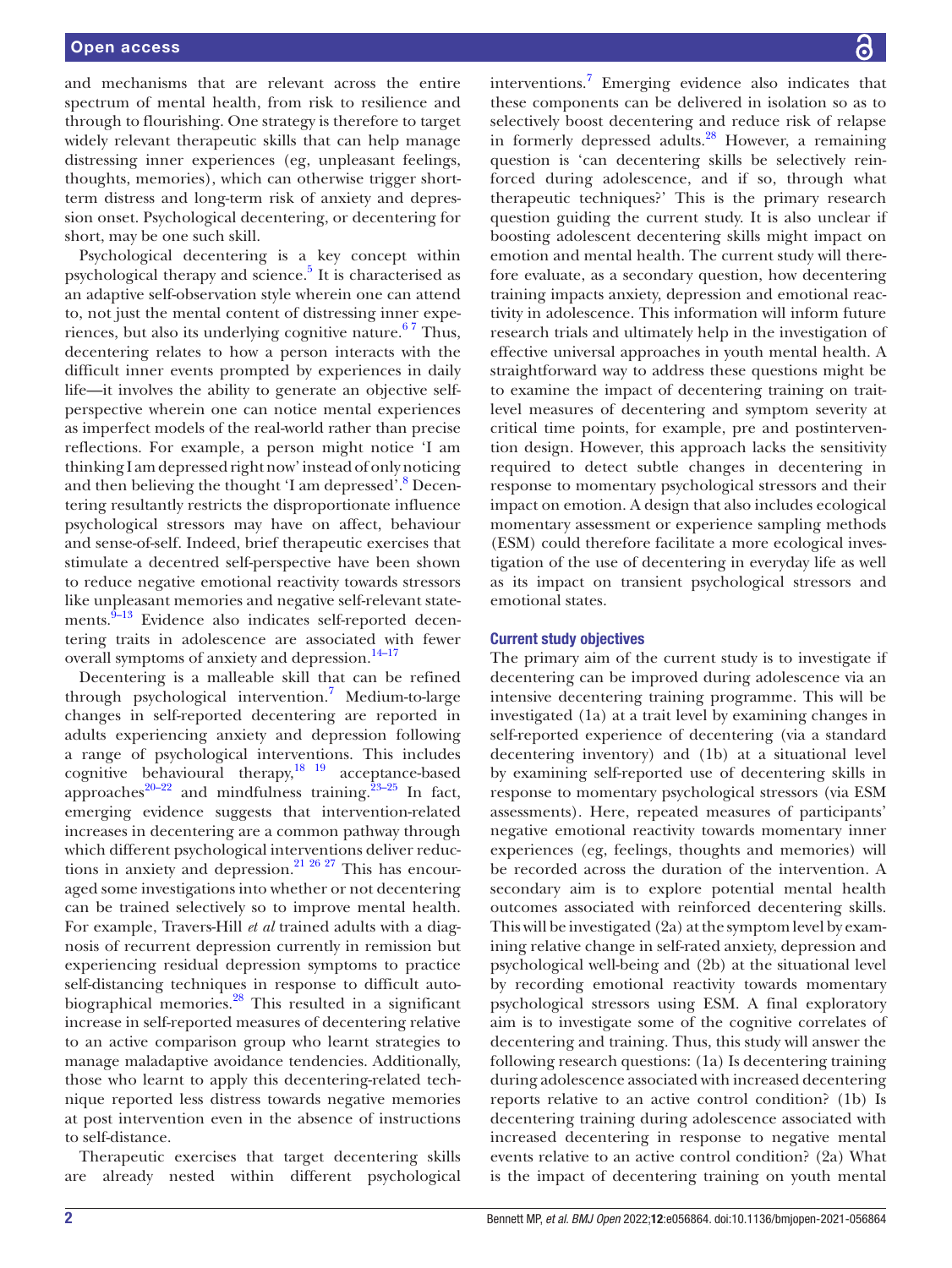health relative to an active control condition? (2b) What is the impact of decentering training on emotional reactivity towards momentary negative mental events relative to an active control? (3) What are the cognitive correlates of decentering training during adolescence?

This study will address these research questions in a cohort of adolescents who are at increased risk of depression. This is a first step towards our long-term goal to develop a universal intervention that targets psychological experiences and mechanisms that are broadly relevant in young people. Adolescents experiencing elevated symptoms of depression will be recruited from both the UK (eg, sixth form colleges) and Ireland (eg, secondary level education high schools) and will be randomly assigned to a 5-week decentering training programme or an active control. Both programmes will be delivered remotely via extant social media platforms; this means they can be delivered at low cost, are easily accessible and are flexible regarding other commitments of our participants. The decentering intervention comprises 10–15min of audio exercises to be made available each weekday through music/podcast streaming services, for example, *Spotify*, *iTunes*, *Deezer*, *Podcast Addict*. Participants will practice a specific decentering technique each week, which has been adapted from either the literature or an extant psychological therapy. Participants will also practice brief mindfulness-based grounding exercises each week to encourage the monitoring of inner experiences like emotional thoughts, memories and feelings. The overall goal of this programme is therefore to teach adolescents different ways to generate an objective self-perspective from which they can interact with negative psychological events encountered in daily life. Rather than rehearsing decentering techniques, the active control condition comprises 10–15min of gamified cognitive tasks for completion on a personal smartphone. In addition, participants in this condition will be given short physical movement routines to complete in lieu of mindfulnessbased grounding.

# **METHODS**

# Study design

The design is a randomised controlled feasibility trial (comparing a psychological decentering training to an active control programme) with school aged adolescents (aged 16–19 years). The study will run from December 2021 until July 2022, split into several cohorts. Self-rated inventories of training and mental health outcomes will be assessed at three time points: within 1week prior to the start of programme (baseline); within the third week of training (mid-intervention); and 1week after the programme has finished (postintervention).

#### Participants and inclusion/exclusion criteria

Two groups of older adolescents (n=57 per group; age range=16–19 years) will be recruited from the UK and Ireland. Eligible participants must consent to completing

(1) a 5-day ESM baseline assessment, (2) 5weeks of the assigned training programme and (3) assessment measures at baseline, mid-intervention and post intervention. In exchange for their time, participants will be compensated with shopping vouchers worth (1) £100 pounds (for completing 5weeks of training) and (2) £20 (as a bonus for completing all assessments). Eligible participants must also report a score of 16 or above on the Centre for Epidemiological Studies-Depression Scale (CES-D), based on standard CES-D cut-offs. Participants must also have access to a laptop/desktop computer and a personal smartphone device.

Participants will be excluded if they: (1) currently take part in a regular (once or more per week) yoga and/or mindfulness class/workshop, (2) have participated in prior formal meditation training or a mindfulness-based stress reduction course, (3) are currently experiencing chronic illness (eg, epilepsy, chronic pain, cancer), (4) lack fluency in English, (5) have a recent diagnosis of, and are currently receiving medical/psychological treatment for, a mental health condition including (but not limited to) anxiety disorder, major depressive disorder or a traumatic stress disorder and (6) have a diagnosis of a neurodevelopmental condition such as autism spectrum disorder or attention deficit/hyperactivity disorder. Both the decentering programme and active control programme require adolescents to be without severe hearing difficulties since both conditions require listening to audiotapes. As the control condition involves physical movement routines, it may not be appropriate for specific individuals, such as individuals with limited mobility. Any volunteer who meets the exclusion criteria will be accommodated as best as possible (eg, assignment to the most appropriate condition in the case of a physical disability) and their data will not be included in the analysis.

#### **Recruitment**

Participants will be recruited from the general community through a combination of existing collaborations with schools in the UK and Ireland. We will also recruit UK and Irish volunteers via online research platforms (eg, Prolific; [www.prolific.co\)](www.prolific.co) as well as extant panels of adolescent research volunteers via the MRC-Cognition and Brain Sciences Unit (University of Cambridge). Finally, and if necessary, we will also conduct a targeted recruitment campaign to recruit young people and schools using posters, pamphlets and online adverts on social media.

#### Sample size

The primary training outcome is self-rated decentering and this will be assessed using both a popular inventory of decentering (Experiences Questionnaire;  $EQ^8$  $EQ^8$ ) and ESM items. There is no consensus on how to best conduct a statistical power analysis for ESM data. Power and sample calculations were therefore based on the effect of training condition on EQ scores. A power analysis calculated in G\*Power indicated that a total sample size of 90 is powered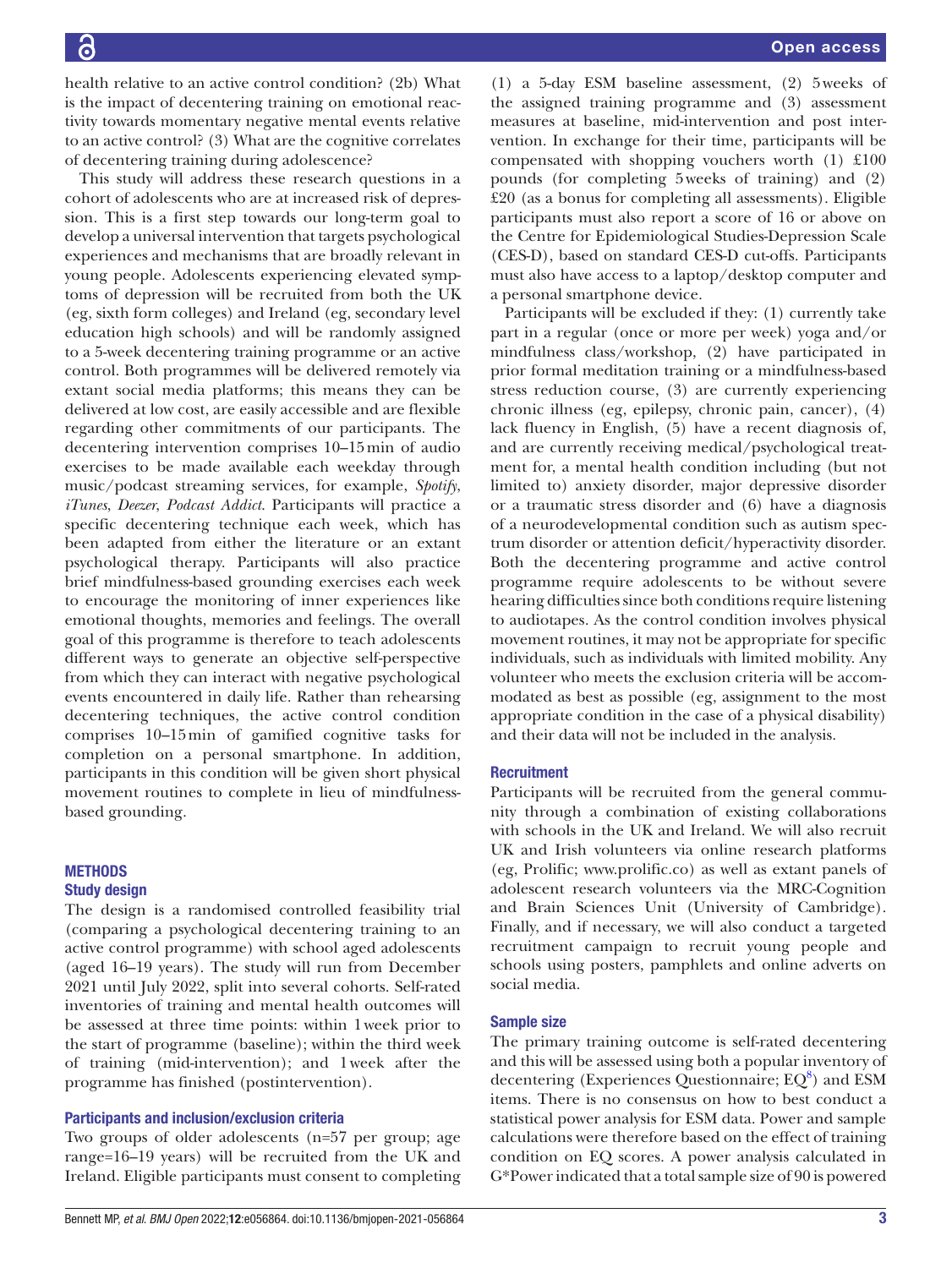at 80% to observe a significant effect of training condition (decentering vs control) on postintervention decentering with a medium effect size of f=0.3 ( $\alpha$ =0.05) after adjusting for baseline EQ score. A medium effect size is plausible given that previous research reports a medium–large effect of extant psychological intervention on EQ scores. An attrition rate of around 20% is anticipated based on our previous research. Therefore, with 57 participants in each group, the current study is adequately powered to observe a medium to large effect of decentering training on our candidate training outcome measures and to determine the nature of this interaction. Regarding our secondary mental health outcomes (ie, anxiety, depression and psychological well-being), a sample size of 57 per group is consistent with our previous research to evaluate the impact of novel psychological interventions. That is, such group sizes can provide a reasonable range of point estimates of the effect on mental health outcome measures that are sufficient to guide later research; for example, 57 participants per group is powered at 88% to observe a significant  $(p<0.05)$  main effect of group (decentering vs active control) on baseline adjusted mental health outcomes with an effect size f=0.26.

#### Intervention

#### Decentering training

A 5-week psychological decentering training programme was developed by MPB, RCK and TD, based on our previous protocol[.28](#page-10-12) This involves audio-recorded scripts and an accompanying work book that guides participants through four types of decentering techniques; this structure is partly based on a recent taxonomy of self-distancing (a construct closely related to decentering).<sup>[29](#page-10-13)</sup> The decentering techniques include: (week 1) *spatial distancing* wherein individuals are taught to reimagine negative memories from a physically distant perspective (eg, 'replay the memory but as if you're a fly on the wall'); (week 2) *verbal distancing/cognitive defusion* wherein individuals are taught to rephrase negative self-relevant statements in a way that challenges its literal value and influence over affective behaviour (eg, replacing first person pronouns with one's name); (week 3) *temporal distancing* wherein individuals are taught to reconsider specific worries from a temporally distant future (eg, 'how would this seem in 5 years?'); and (week 4) *objective distancing* wherein individuals are taught to adopt a third-person perspective towards negative memories (eg, 'what is the effect of reliving a difficult memory from the perspective of an objective observer?). Week 5 is a revision week, during which participants will be encouraged to practice a different technique from weeks 1 to 4 each day. These techniques were selected since they are directly targeted at how adolescents relate to and observe dayto-day psychological stressors. Specifically, the goal is to teach adolescents concrete ways to generate an objective (or distanced) self-perspective in response to everyday feelings, thoughts and memories that are unpleasant.

We assume this training will develop participants' decentering ability above their baseline levels.

Each week will involve 5 audio-recorded exercises (10–15min) that will be made available using common streaming services. One exercise will be posted each weekday, Monday to Friday. The first two exercises (Monday and Tuesday) are brief mindfulness grounding exercises designed to promote open monitoring of psychological experiences. The next three exercises (Wednesday to Friday) are decentering training exercises as described above. Adherence to the programme will be encouraged by directly contacting the participants prior to week 1 and at week 3 to discuss their experiences so far and allow troubleshooting. Participant engagement will be monitored by reviewing the number of completed workbook exercises at the end of the 5weeks. Participants will also complete daily diaries. These will include five questions about the intervention and its application, such as 'Did you complete any of the programme exercises today?' or 'During the day, were you able to apply the skills you've learned from the exercises?' (see [online](https://dx.doi.org/10.1136/bmjopen-2021-056864)  [supplemental appendix A\)](https://dx.doi.org/10.1136/bmjopen-2021-056864). A participant's engagement in the trial will be discontinued if they elect to withdraw their participation or if they experience serious physical/ mental health difficulties that necessitate medical or psychological intervention.

#### Physical and cognitive exercise

A 5-week active control programme was developed (MPB, RCK and TD). This contains two elements that roughly match the decentering training for time and cognitive engagement. First, guided physical movement routines will be completed in lieu of mindfulness grounding exercises (Monday–Tuesday). These movements are intended to emulate the physiological nature of grounding exercises but without an internal focus. Participants will watch short videos in which one member of the research team (RCK) illustrates a basic series of body stretches. Accompanying audio provides additional direction and this was recorded using the same voices from the decentering training programme. Each video comprises 15 stretches, with each stretch held for 30s and a 10s break between stretches. The physical movements were selected for their ease and accessibility. Care was also taken to select movements that are safe and cater to a range of physical abilities.

Second, gamified versions of standard cognitive tasks will be completed in lieu of the decentering training (Wednesday–Friday). These games are intended to emulate the cognitive effort associated with decentering exercises. Each participant will have a link that allows them to select one of three games, which can be completed on a personal smart phone (for game outlines, see [https://](https://osf.io/aw6c5) [osf.io/aw6c5](https://osf.io/aw6c5)). Games include: (1) a Multi-Target Visual Search Task wherein participants search and respond to specific targets within a broader stimulus array; (2) a Go/NoGo Task wherein a speeded response is made in response to a 'go' signal but inhibited in response to a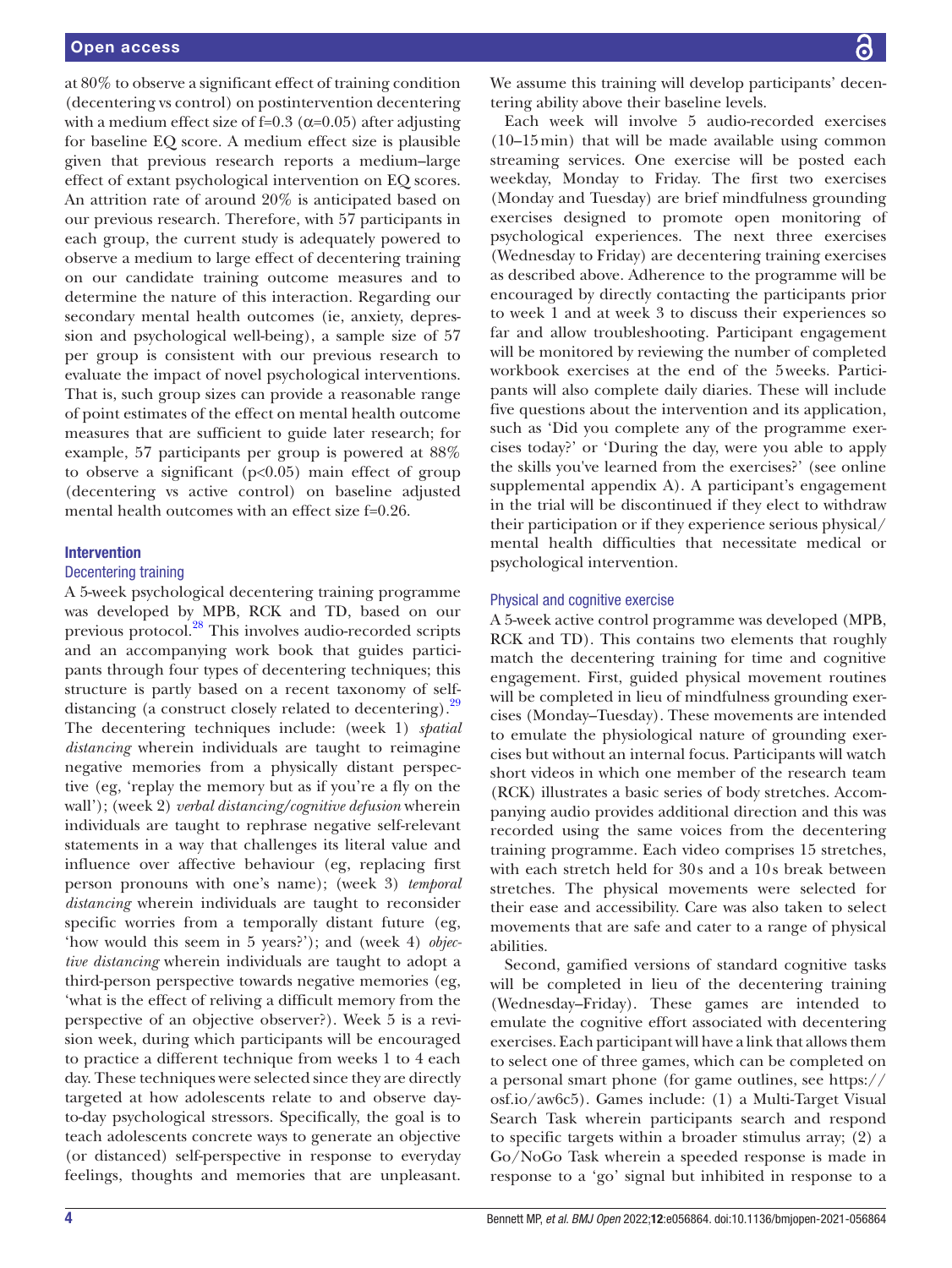

<span id="page-4-0"></span>Figure 1 A schematic overview of the intervention timeline. ADI, Adolescent Decentering Inventory; CAMM, Child and Adolescent Mindfulness Measure; CAS, COVID-19 Anxiety Scale; CERQ, Cognitive Emotion Regulation Questionnaire; CES-D, Center for Epidemiological Studies-Depression Scale; DERS, Difficulties in Emotion Regulation Scale; EQ, Experiences Questionnaire; ESM, experience sampling methods; ESST, Emotional Stop Signal Task; OBT, own-body transformation task; RCADS, Revised Child Anxiety and Depression Scale; SDQ, Strengths and Difficulties Questionnaire; STAXI, State-Trait Anger Expression Inventory-2 Child and Adolescent; WEMWBS, Warwick-Edinburgh Mental Well-being Scale.

'no go' signal; and (3) a Digit Recall Task wherein participants must recall a sequence on a number pad (ie, a digit-span task). Adherence to the programme will be encouraged by contacting the participants prior to week 1 and at week 3 to discuss their experiences. Engagement will be monitored by reviewing task completion rates and performance measures (response times and accuracy) at the end of the 5weeks.

#### **Outcomes**

There are two types of outcome measures in this study (see [figure](#page-4-0) 1 for timeline). These include measures of (1) decentering and (2) mental health. We will also examine if there are any far-transfer effects of decentering training by including measures of (3) cognitive performance. [Figure](#page-4-0) 1 provides a schematic overview of the assessment timeline.

#### Decentering outcome measures

The primary training outcome measure is self-rated decentering as measured using the EQ. A secondary decentering outcome measure is the self-rated use of psychological decentering in response to psychological stressors as measured using ESM. These measures have been included to address research questions 1a and 1b, respectively.

#### *Experiences questionnaire*

This widely-used self-report assessment features 11 items that explore an individual's tendency to psychologically decenter from difficult subjective experiences in day-to-day life (eg, 'I can observe unpleasant feelings without being drawn into them').<sup>8</sup> Items are answered using a 5-point

Likert scale from 1='Never' to 5='All the time'). Psychometric properties were found to be satisfactory (Cronbach's  $\alpha$ =0.893; convergent validity r>0.46).<sup>30</sup> Scores on the EQ are positively associated with other decenteringrelated constructs like experiential avoidance (a tendency to attempt to evade difficult thoughts and feelings) $30-34$ and cognitive reappraisal (an ability to reconceptualise situations to modify emotional impact).<sup>27 35</sup> Finally, EQ scores improve over the course of behavioural and cognitive therapies; the magnitude of such change is associated with key outcomes like symptom severity and quality of life[.23 26 27 36 37](#page-10-10) The EQ will be administered at baseline, mid-intervention and post intervention. We expect mean EQ scores will increase in the decentering training group relative to the active control condition.

#### *ESM decentering items*

All ESM items are described in [table](#page-5-0) 1. Some items relate primarily to the use of decentering skills. Other ESM items relate to secondary mental health outcomes and are described in the next section. However, all ESM items will be administered during each sample point. Two ESM items have been developed to estimate the momentary use of decentering in response to psychological stressors like difficult feelings, memories or thoughts. These are 'Since the last beep, I was able to distance myself from unpleasant feelings' and 'Since the last beep, I was able to distance myself from unpleasant things on my mind'. Items are answered using a 7-point Likert scale ranging from 1='Not at all' to 7='Very much'). ESM items will be delivered 4 times daily across a 5-day ESM baseline period and the 5weeks of training (see [figure](#page-4-0) 1). All ESM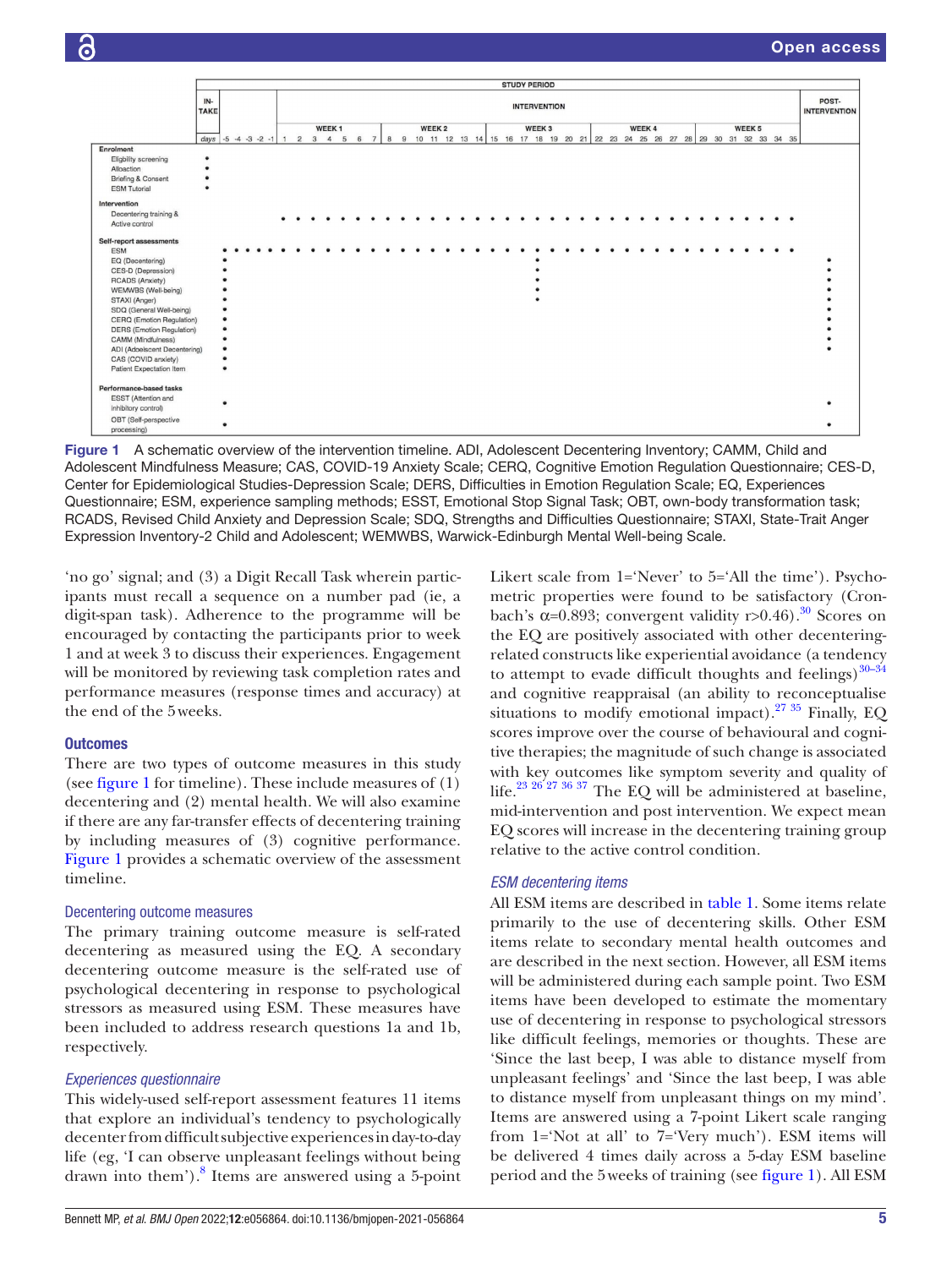<span id="page-5-0"></span>

| <b>Table 1</b>  | Experience sampling items                                                                                       |                                                                                                                   |                                         |                            |
|-----------------|-----------------------------------------------------------------------------------------------------------------|-------------------------------------------------------------------------------------------------------------------|-----------------------------------------|----------------------------|
| Item            | Question                                                                                                        | Rating                                                                                                            | <b>Purpose</b>                          | <b>Conditional</b>         |
| $\mathbf{1}$    | Right now, I feel                                                                                               | -5=Very negative, 5=Very positive Affect                                                                          |                                         | Always shown               |
| $\overline{c}$  | I Feel:                                                                                                         |                                                                                                                   | Feelings/mood                           | Always shown               |
| $\ddot{i}$      | Happy                                                                                                           | 1=Not at all, 7=Very much                                                                                         | Feelings/mood                           | Always shown               |
| ii              | Relaxed                                                                                                         | 1=Not at all, 7=Very much                                                                                         | Feelings/mood                           | Always shown               |
| iii             | <b>Satisfied</b>                                                                                                | 1=Not at all, 7=Very much                                                                                         | Feelings/mood                           | Always shown               |
| iv              | Enthusiastic                                                                                                    | 1=Not at all, 7=Very much                                                                                         | Feelings/mood                           | Always shown               |
| V               | <b>Nervous</b>                                                                                                  | 1=Not at all, 7=Very much                                                                                         | Feelings/mood                           | Always shown               |
| vi              | Sad                                                                                                             | 1=Not at all, 7=Very much                                                                                         | Feelings/mood                           | Always shown               |
| vii             | <b>Irritated</b>                                                                                                | 1=Not at all, 7=Very much                                                                                         | Feelings/mood                           | Always shown               |
| viii            | Stressed                                                                                                        | 1=Not at all, 7=Very much                                                                                         | Feelings/mood                           | Always shown               |
| 3               | Since the last beep, I felt sucked in by<br>negative feelings?                                                  | 1=Not at all, 7=Very much                                                                                         | ER   Immersion<br>negative feelings     | Always shown               |
| 4               | Since the last beep, I was able to distance<br>myself from negative feelings?                                   | 1=Not at all, 7=Very much                                                                                         | ER   Distance<br>negative feelings      | Always shown               |
| $\sqrt{5}$      | Since the last beep, I tried to distract myself 1=Not at all, 7=Very much<br>from negative feelings?            |                                                                                                                   | ER   Distraction                        | Always shown               |
| 6               | Since the last beep, I noticed an unpleasant 1=Not at all, 7=Very much<br>thought or memory?                    |                                                                                                                   | Thoughts/memories<br>onset              | Always shown               |
| $\overline{7}$  | Since the last beep, I was upset by an<br>unpleasant thought or memory?                                         | 1=Not at all, 7=Very much                                                                                         | Thoughts/memories<br>onset              | Always shown               |
| 8               | The unpleasant thing on my mind was<br>about                                                                    | Myself, Others, A combination of<br>these, None of these                                                          | Content-self/other                      | Contingent $ $ (if Q6 !=1) |
| 9               | The unpleasant thing on my mind was<br>about                                                                    | Social things, Professional things, Content-social/non-<br>A combination of these, None of<br>these               | social                                  | Contingent $ $ (if Q6 !=1) |
| 10              | The unpleasant thing on my mind was<br>about                                                                    | The past, The present, The future, Content-past/future Contingent $ $ (if Q6 !=1)<br>A combination, None of these |                                         |                            |
| 12              | Since the last beep, I felt sucked in by<br>unpleasant things on my mind.                                       | 1=Not at all, 7=Very much                                                                                         | ER   Immersion in<br>thoughts/memories  | Always shown               |
| 13              | Since the last beep, I able to distance<br>myself from unpleasant things on my mind.                            | 1=Not at all, 7=Very much                                                                                         | ER   Distance from<br>thoughts/memories | Always shown               |
| 14              | Since the last beep, I tried to think<br>differently about things so to feel better.                            | 1=Not at all, 7=Very much                                                                                         | ER   Reappraisal                        | Always shown               |
| 15              | Since the last beep, I tried to distract myself 1=Not at all, 7=Very much<br>from unpleasant things in my mind. |                                                                                                                   | ER   Distract                           | Always shown               |
| 16              | Since the last beep, I feel I benefited from<br>the daily programme.                                            | 1=Not at all, 7=Very much                                                                                         | <b>Usefulness</b>                       | Always shown               |
| Branch 1        | Right now, I am                                                                                                 | Indoors, Outdoors                                                                                                 | Branch                                  | Contingent   (if Q6==1)    |
| <b>Branch 2</b> | Right now, I am                                                                                                 | Alone, With others                                                                                                | <b>Branch</b>                           | Contingent   (if Q6==1)    |
| Branch 3        | Since the last beep, I felt social.                                                                             | 1=Not at all, 7=Very much                                                                                         | Branch                                  | Contingent   (if Q6==1)    |
|                 |                                                                                                                 |                                                                                                                   |                                         |                            |

ER = Emotion Regulation

items are described in [table](#page-5-0) 1 (see overleaf). We expect momentary reports of decentering to increase over time in the decentering training group relative to the active control condition.

#### *Secondary mental health outcomes*

Our secondary mental health outcomes are (1) self-rated anxiety, depression and psychological well-being and (2) self-rated emotional reactivity following a negative mental experience (eg, unpleasant thought, feeling or memory)

as measured using ESM. These measures have been included to address research questions 2a and 2b.

# *Mental health symptoms*

This study will explore the potential impact of decentering training on mental health outcomes at baseline, mid-intervention and post intervention. Previous findings suggest that decentering is negatively associated with anxiety and depression $14-16$  as well as feelings of anger in adolescents.<sup>38 39</sup> We will therefore include measures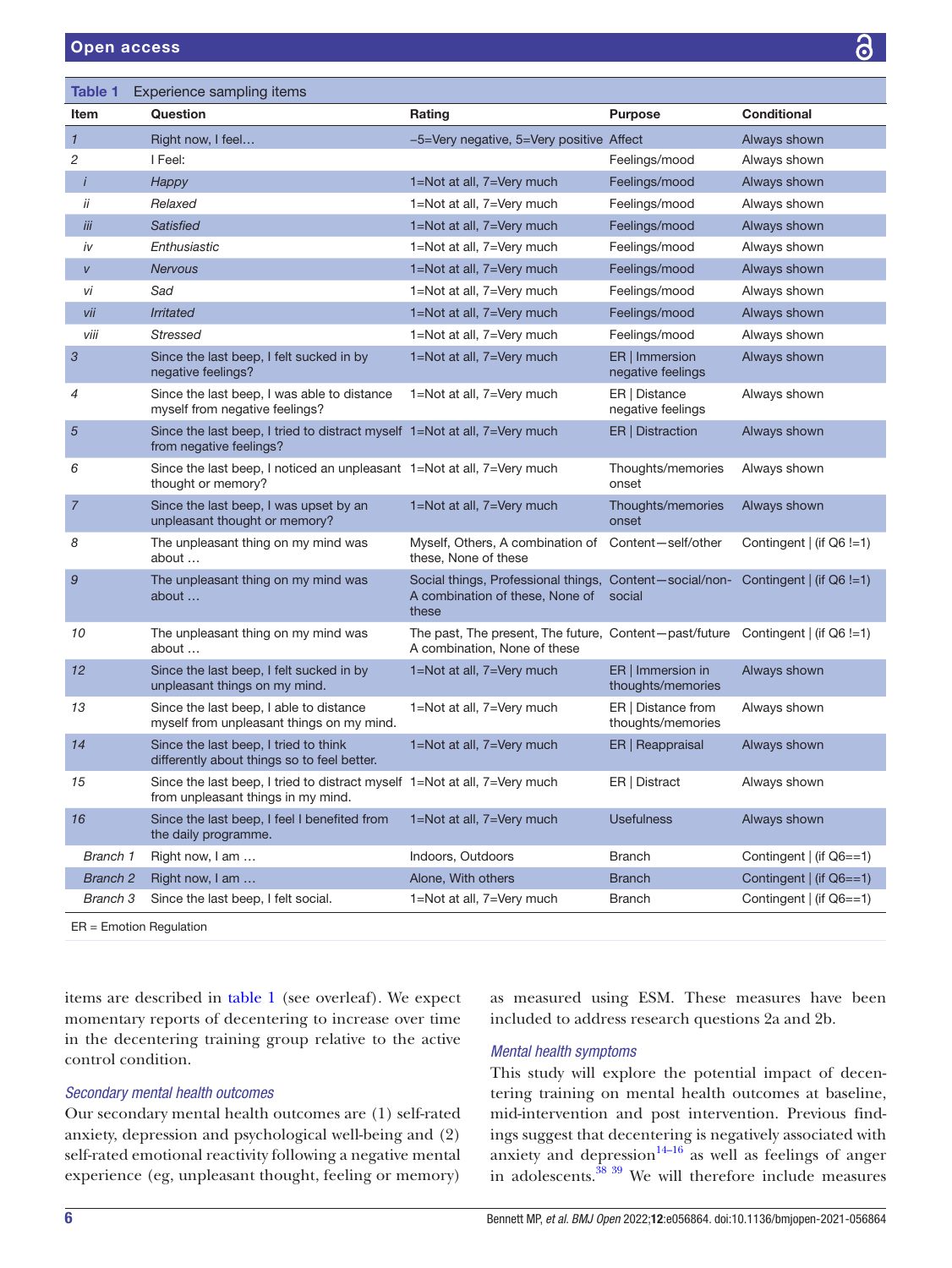of each of these difficulties. Anxiety symptoms will be assessed using the Revised Child Anxiety and Depression Scale-Short Version (RCADS-15).<sup>40</sup> The RCADS-SV is a 15-item scale measuring the reported frequency of various symptoms of anxiety and low mood. Internal consistency has been reported as good (Cronbach's  $\alpha$ =0.7-.96), as were test–retest coefficients and convergent validity. Depression symptoms will be assessed using the CES-D.<sup>[41](#page-11-0)</sup> The CES-D is a 20-item inventory measuring depressive symptoms experienced in the past week. Internal consistency is good, with Cronbach's  $\alpha$ =0.85–0.90. Concurrent and construct validity have been demonstrated. Anger will be measured using the State-Trait Anger Expression Inventory-2 Child and Adolescent  $(STAXI-2),<sup>42</sup>$  which is a 35-item self-report measuring anger expression and control in adolescents. The STAXI exhibits good reliability, with Cronbach's alpha coefficients ranging from 0.81 to 0.93, with good convergent validity.

Two measures will also be included to estimate the impact of decentering training on psychosocial strengths/ difficulties and general well-being. The Strengths and Difficulties Questionnaire (SDQ) is a screening tool with five subscales (Emotional Symptoms, Conduct Problems, Hyperactivity/Inattention, Peer Relationships and Prosocial Behaviour) as well as an impact supplement to estimate psychosocial functioning. This tool was included to capture behavioural symptoms such as conduct difficulties and hyperactivity. The SDQ exhibits strong internal consistency, moderate test–retest reliability and good concurrent validity. Psychological well-being will be measured using the Warwick-Edinburgh Mental Well-being Scale (WEMWBS).[43](#page-11-2) The WEMWBS is a 14-item measure of positive mental health including positive affect, functioning and interpersonal relationships. The WEMWBS shows high-internal consistency, and good convergent and construct validity. Measures will be administered at baseline, mid-intervention and post intervention.

# *ESM emotional reactivity*

This study will examine if the lagged effect of the decentering from difficult thoughts, feelings or memories (time=*n*) on later affect (time= $n + 1$ ) changes across training. One ESM items will capture general affect: 'Right now I feel…', answered on a 11-point Likert scale ranging from −5=Very negative to +5=Very positive. Two separate ESM items will capture the self-initiated use of decentering skills in response to negative mental experiences [\(table](#page-5-0) 1). These are: 'Since the last message, I was able to distance myself from [a] a negative feeling *or* [b] unpleasant things on my mind'. Additional ESM items will check for the occurrence of negative mental experiences. These include checks of (a) negative feelings by asking 'I feel Nervous/Sad/Irritated/Stressed' and (b) unpleasant cognitive events by asking 'Since the last beep, I was upset by a thought or memory'. This will be scored on a 7-point Likert scale from 1=Not at all to 7=Verymuch.

One item will assess the occurrence of unpleasant thoughts: 'since the last beep, I noticed an unpleasant

thought or memory'. This will allow us to control for the presence of unpleasant cognitive events from which participants can decenter. If the participant's response is anything other than not at all, they will then complete three items to the content of these thought [\(table](#page-5-0) 1, items 8–10). If the participant's response is not at all, they will complete three unrelated 'branching' items ([table](#page-5-0) 1, branch items 1–3). This means the same number of item will always be administered.

# *Additional self-rated assessments*

Participants will complete several additional self-rated assessments for the purpose of exploratory analysis. Participants will also complete a brief end of day questionnaire that will include a measure of mood, assessing presence and duration of different mood states. Nine moods will be investigated—happy, lively, content, satisfied, depressed, bored, anxious, irritable and tense. These items will allow for exploratory analysis of how individuals' moods may relate to the two experimental conditions. The end of day questionnaire will also include items investigating whether participants have completed any exercises from their programme (decentering or control), how difficult these exercises were to complete, and whether these skills were relevant to their everyday life. This section is included both as a measure of adherence to the programme, and as a broad measure of participant feedback.

Our team is currently developing an adolescent friendly self-rated decentering inventory. A provisional version of this scale will be included at pre and post intervention as part of its on-going validation. We are also investigating the relationship between decentering and other emotion regulation skills. We will therefore include: the Cognitive Emotion Regulation Questionnaire,<sup>[44](#page-11-3)</sup> which is a 36-item questionnaire cataloguing a range of emotion regulation strategies (Cronbach's  $\alpha$ =0.62–.85); the Difficulties in Emotion Regulation Scale,<sup>45</sup> which is a 36-item questionnaire investigating problems with emotion regulation (Cronbach's  $\alpha=0.94$ ), including six subscales: non-acceptance of emotional responses; difficulty in engaging in goal-directed behaviour; impulse control difficulties; lack of emotional awareness; limited access to emotion regulation strategies; and lack of emotional clarity: and the Child and Adolescent Mindfulness Measure,  $46$  which is a 10-item measure exploring trait mindfulness in children and adolescents (Cronbach's  $\alpha=0.88$ ). Participants will complete the Coronavirus Anxiety Scale<sup>47</sup> scales at baseline and postintervention. This may help us address any unexpected impact of the COVID-19 pandemic on the intervention.

# Far transfer effects

This study will include performance-based tasks to explore potential far-transfer effects of decentering training on cognition (research question 3). These include (1) affective cognitive control and (2) self-perspective processing,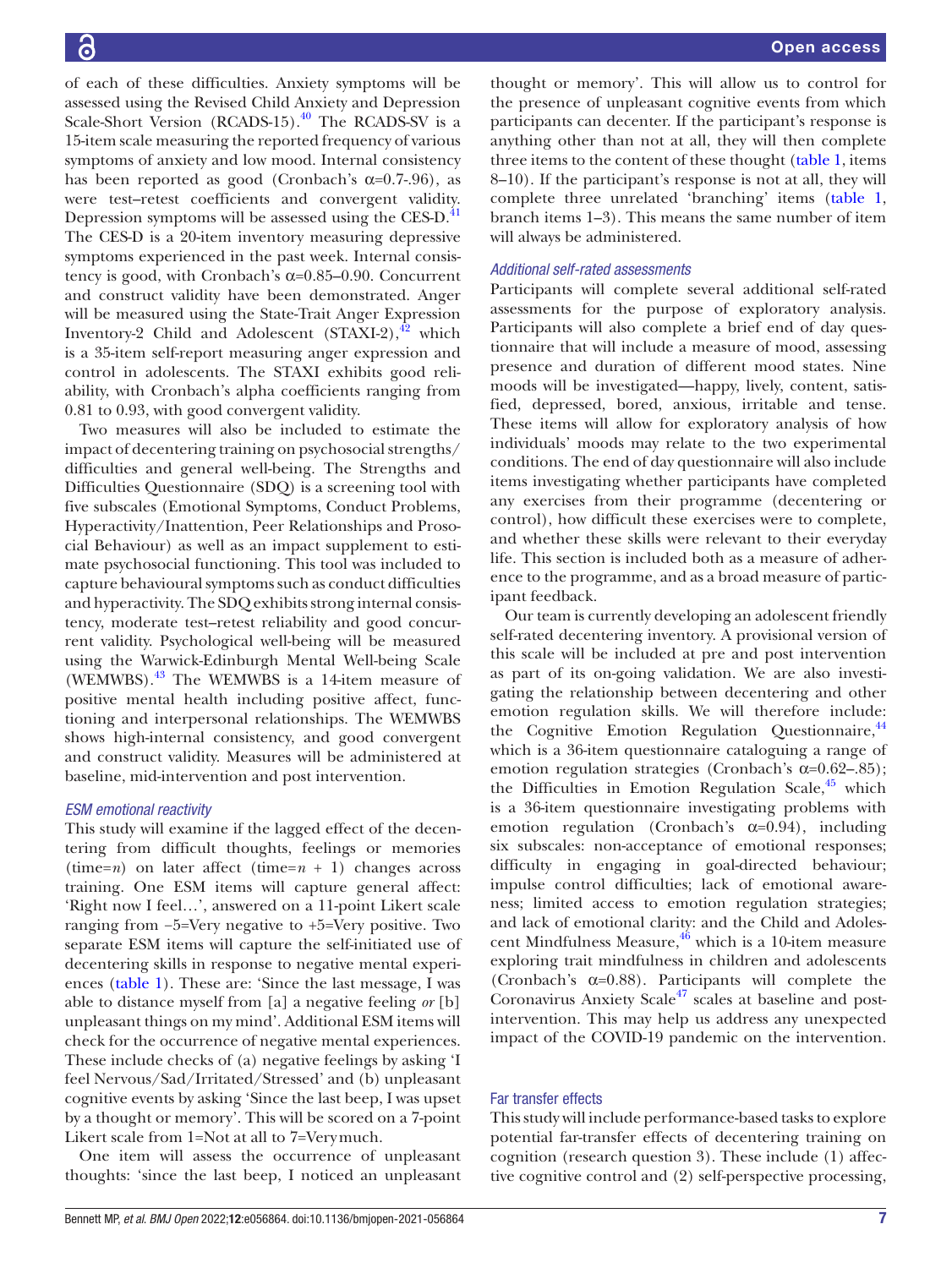both of which have been posited as theoretical components of decentering.<sup>629</sup> These measures will be administered at baseline and post intervention.

#### *Affective cognitive control*

This study will explore if decentering training influences the ability to maintain cognitive performance within emotional contexts (ie, affective cognitive control). This can be estimated via the Emotional Stop Signal Task ([online supplemental figure S1](https://dx.doi.org/10.1136/bmjopen-2021-056864)).<sup>[48](#page-11-7)</sup> On each trial, a neutral or negative valence image is presented before a 'go-signal' that requires a speeded button-press (75% of trials). Participants must quickly make the appropriate button-press unless the go-signal is followed by a 'stopsignal' (25%). Participants must withhold their response on these trials. The period between the go and stop-signal (stop signal delay; SSD) varies over the task. Following a successful stop trial, the task is made more difficult by increasing the SSD by 25 ms. Following an unsuccessful stop trial, the task is made easier by decreasing the SSD by 25m. This tracking algorithm typically causes a failure to stop on ~50% of trials. Sustained attention in emotional and non-emotional contexts will be estimated by calculating (1) the reaction time (RT) mean on go-trials and (2) the intertrial variability coefficient (ie, the RT mean divided by the RT SD). Inhibitory control in emotional and non-emotional contexts will estimated by calculating the *stop signal reaction time (*ie, mean RT−mean SSD).

#### *Self-referential processing*

This study will explore if decentering training influences the ability to flexibly shift one's self-perspective. This can be indexed using the own-body transformation task (online supplemental figure  $S2$ ).<sup>49</sup> On each trial, a schematic human figure is presented that face either with their front to the participant or their back to the participant. This figure also holds a black glove in one hand (eg, left). Participants are instructed to imagine themselves in the body position of the figure and then judge whether the glove is held by the figures left of right hand. Performance is compared with a within-subject control task wherein participants judge the position of the glove without altering their self-representation. The outcome variables are mean RT and the percentage error rate. These are found to increase as a function of the self-perspective manipulation; that is, they are higher for front-facing characters.

#### Procedure

#### Data quality

Checks of data quality will be included ad different stages of data collection and analysis. First, 'catch questions' will be embedded in self-report assessments to assess whether participants actively read questions (eg, 'Please select "Not at all"'). Second, participants self-rate the quality of their data at the end of each data collection period, for example, []. Piloting revealed this to be a useful strategy. Third, all the standard markers of appropriate

behavioural performance will be checked when analysing task data (eg, RTs>250ms and <3000ms; chance-level accuracy).

#### Assignment of interventions

#### *Allocation*

Following baseline assessment, participants will be stratified according to sex and depression severity (using the CES-D). They will then be randomly assigned to either the decentering training programme or the active control condition. This will be managed by the trial statistician (PW) using a minimisation procedure. Participant allocation will be then shared with the research coordinator responsible for providing appropriate access links for the online intervention (MPB, RCK and HC).

#### *Blinding*

Research coordinators (MPB and RCK) will be blinded during assessment, data preprocessing and statistical analysis. Due to the nature of the study, it is not possible to remain blinded during participant allocation. This is because each participant needs to be given a secure link to the online training programme, either decentering training or the active control. All outcome assessments will be completed online; participants will access the same link to complete online assessments, regardless of group. Thus, there are no in-person data collectors with an awareness of participants' allocation. Initial data will be preprocessed (eg, calculation of summary scores like means, percentage accuracy, sums, etc). Preprocessing will be completed using preexisting scripts coded in R and MATLAB (MPB). At this point, the dataset will be shared with the trial statistician (PW) who will conduct the statistical analysis and who will be blind to participant allocation. Once the analysis is complete, the trial coordinators will unblind the dataset by indicating which participants were allocated to which group.

#### Consent and data collection

Recruited volunteers will complete an eligibility check during an initial phone call. Volunteers who are eligible will be invited to participate in the study. Written informed consent will be sought after an initial briefing that explains the data collection protocol (see [online supplemental appendix B](https://dx.doi.org/10.1136/bmjopen-2021-056864) for consent form). This briefing will also include a tutorial on downloading and using the experience sampling app (PsyMate2; [www.psymate.eu\)](www.psymate.eu). Participants will also have the opportunity to ask any questions. To discourage possible contamination, participants will be asked to keep the content of the study confidential from others. Once consent is provided, participants will be given an anonymous trial identification code and added to an encrypted list for allocation. Participants will also receive a URL link to complete baseline measures. [Figure](#page-4-0) 1 illustrates the full schedule for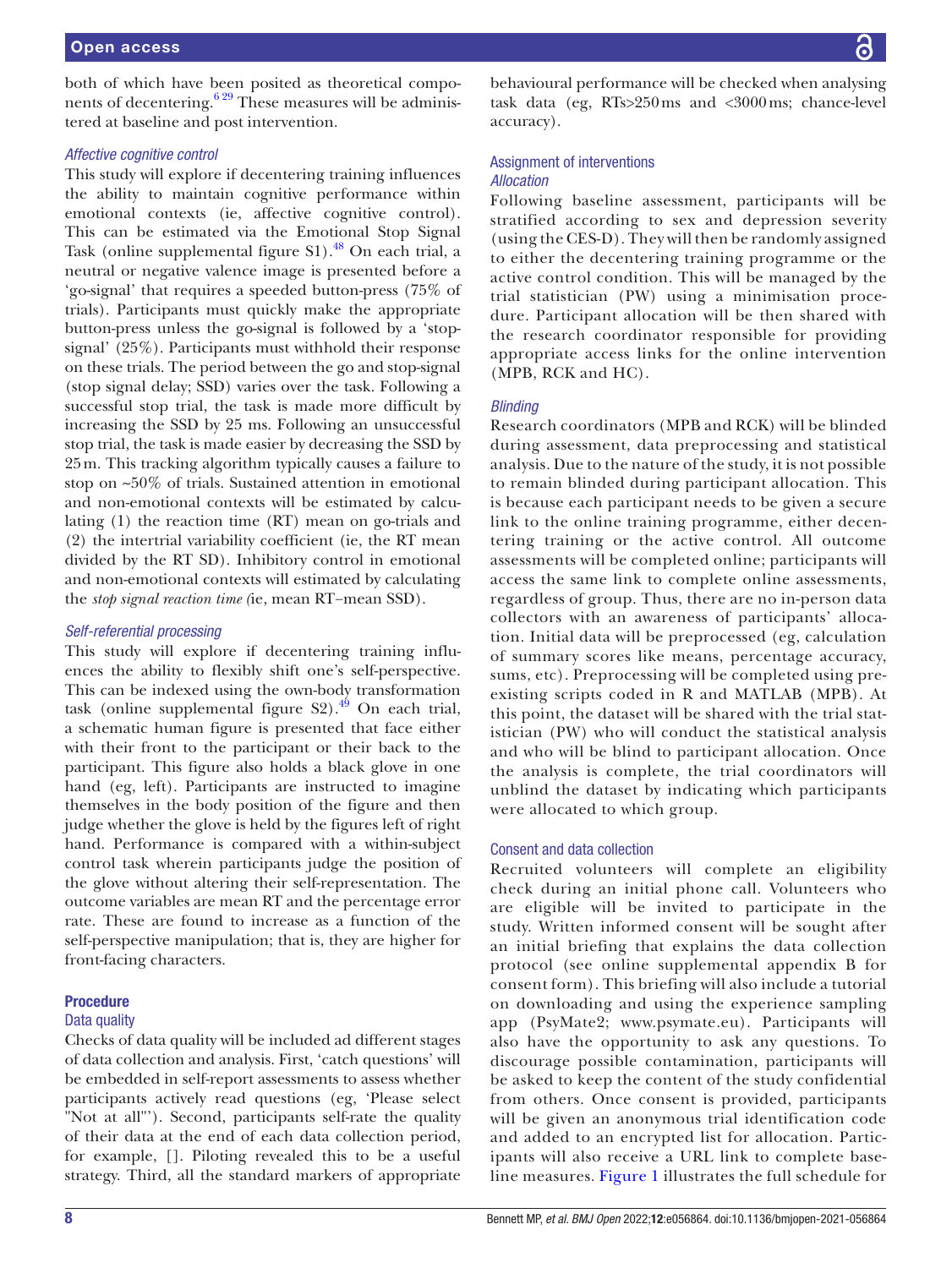outcome measures. Participants will receive a tutorial on accessing the intervention materials.

Over 5 weeks, participants in both interventions will access and rehearse exercises (Monday–Friday). Decentering training exercises are based on audio files to be delivered via their preferred music/poststreaming services (eg, Spotify/Podcast Addict). The active control exercises are based on YouTube videos posted on a Private Channel. Each day, the PsyMate2 App will prompt participants to complete their daily exercise as well as complete any required ESM items. These will be sent four times per day. A brief survey will also be sent through email each evening to ask whether participants completed their daily exercises, and if so, to ask about their experiences as well as questions on their mood states. At the end of week 5, participants will be asked to complete the online assessment battery. Participants will then complete a debriefing session. During the debriefing session, they will be given the opportunity to provide feedback on their experience of the study, and to ask any questions they may have. They will also be given a list of relevant mental health resources should they feel the need to access them.

#### Participant retention and follow-up

Retention will be promoted in a number of ways. First, participants will not be paid until receipt of their completed postintervention assessment battery. Second, participants will be made aware that they can receive a bonus payment of £20 if they complete all of their assessments and daily diaries. Third, telephone contact will be made with participants prior to week 1 and during week 3 to allow any troubleshooting and ensure that participants are filling in diaries and experience sampling appropriately. Telephone contact will also be made with a participant should they fail to complete mid-intervention assessments (week 3).

# Data management and statistical analysis

# Data confidentiality and management

All participants will be given an anonymous trial identification code to use when submitting their completed assessments. A file linking the participant's name to their identification code will be saved in an encrypted and password protected file and stored on a secure, protected server within the MRC-Cognition and Brain Sciences Unit. This file will be deleted once the final round of data collection is complete. Outcome data will be gathered remotely using online platforms (eg, Qualtrics; [www.](www.qualtrics.com) [qualtrics.com](www.qualtrics.com)) and an ESM data collection app. During periods of data collection, these data will be transferred to in-house secure servers within the MRC-Cognition and Brain Sciences Unit, University of Cambridge. The source data will be then deleted. Access to these data will be restricted to primary research team members (MPB, RCK, TD). Data management will be overseen by these

team members. There will be no formal Data Management Committee because it is a small scale trial.

#### Statistical analysis

#### *Self-rated and performance-based measures*

The statistical analysis will be conducted by the trial statistician (PW) who will be blind to training condition. The analysis will be conducted on an intention-to-treat basis and a similar initial analysis is planned for (1) the primary training outcome (ie, self-rated EQ scores) and (2) secondary mental health outcomes (ie, CES-D, RCADS, STAXI-2, SDQ and WEMWBS). Analysis of covariance will be calculated to estimate the effect of training condition on outcome measures after adjusting for baseline performance and grouping stratification variables. This model will be calculated for our primary end-point, that is, post intervention (ie, postintervention outcome adjusted for baseline score). This model will additionally be calculated for our mid-intervention time point (ie, mid-intervention outcome adjusted for baseline score) and post intervention. There are no planned interim analyses. If a subset of items of a measure  $\langle \langle 20\% \rangle$  within-measure missing data), a total score will be calculated using the mean score across the non-missing items; an approach we have reported elsewhere [\(www.osf.io/d6y9q\)](www.osf.io/d6y9q). Otherwise, the score for that measure will be noted as missing. We will assume that data will be missing at random and address this using standard imputation approaches in R (R Core Team, 2013).

#### *ESM analysis*

Only participants who completed at least 33% of the ESM questionnaires will be included in the analyses, in line with ESM guidelines.[50](#page-11-9) Statistical analyses will be performed using hierarchical linear models. These models are especially suited to deal with dependency inherent in the data due their hierarchical structure: ESM observations (level 1) nested within individuals (level 2). Potential confounders will be included in the model as covariates. First, a linear growth model will be estimated to assess the effect of condition (decentering training vs active control) on decentering skills over time (ie, the duration of the intervention). Second, time-lagged analyses will be performed to evaluate if higher self-rated decentering skills when confronted with a momentary psychological stressor (time=n) predict significantly lower negative affect ratings at a later time point (time=n+1). We will also control for momentary negative affect ratings (at time=n). Random intercepts and random slopes models will be estimated. In hierarchical linear models, the fixed effects reflect the overall association between a predictor and the outcome of interest, whereas the random effects reflect individual differences in this association.

#### Ethics and dissemination

#### Ethical approval and protocol amendments

This study was approved by the Cambridge Psychology Research Ethics Committee, University of Cambridge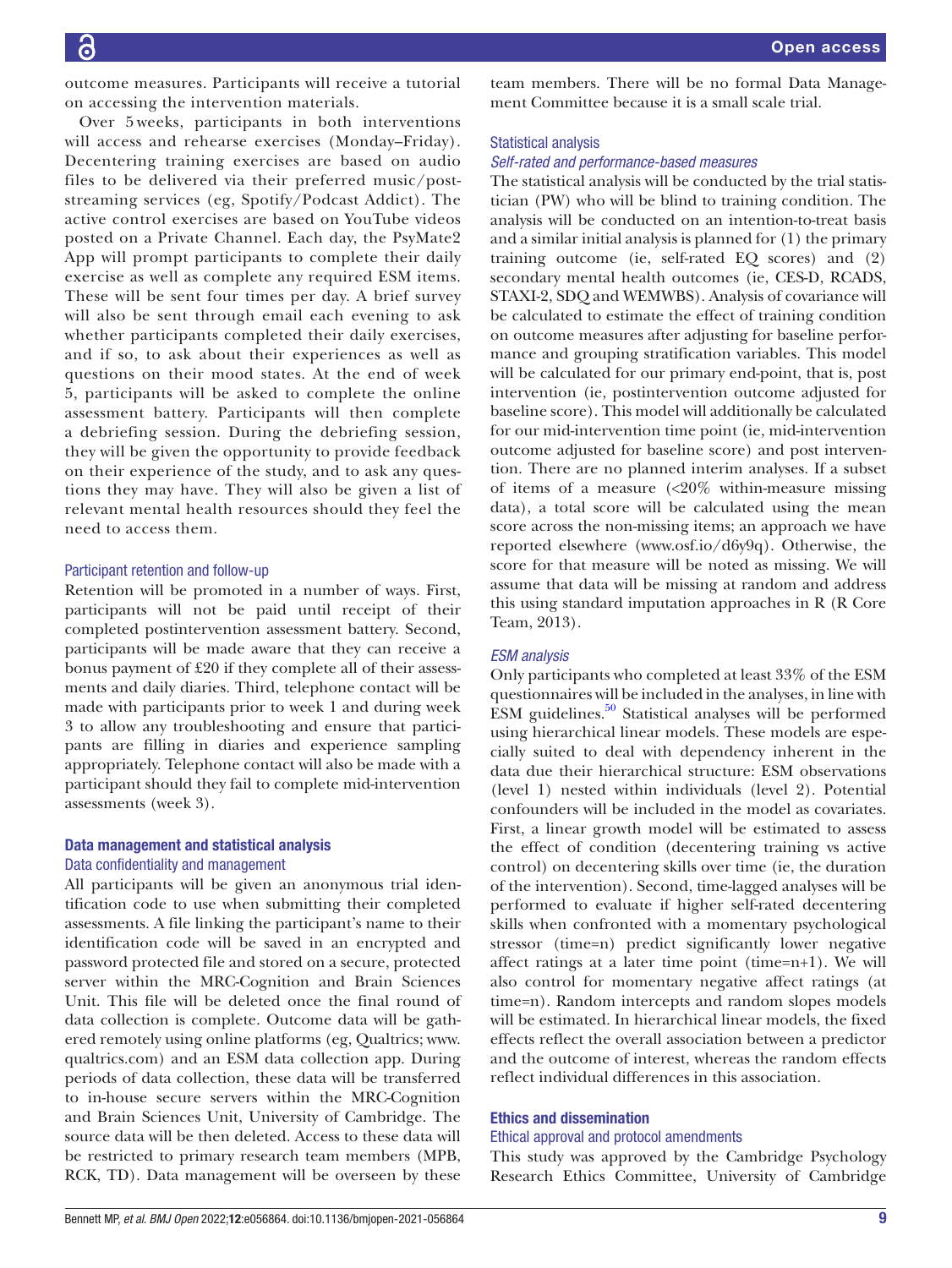(PRE.2019.109). Approval for any protocol amendments will be sought by this committee. This includes methodological and/or trial management amendments. The online registration of the trial will also be updated in this situation and any amendments will be outlined in the trial manuscripts. This committee will also be contacted should we encounter any unexpected ethical concerns.

#### **Dissemination**

The findings of this study will be disseminated through typical academic routes including poster/paper presentations at (inter)national conferences, academic institutes and through publication in peer-reviewed journals. Given that some research questions are less exploratory than others, two key manuscripts are planned for the trial data. The first will describe the impact of training on self-rated decentering and mental health outcomes. The second will describe the exploratory research around the impact on cognitive performance measures. Findings will also be disseminated to the broader public through seminars and workshops with relevant stakeholders as well as online blogs and podcasts. These manuscripts will be completed and submitted for review irrespective of the nature of the observed effects. Following the publication of the first manuscript, a fully anonymised dataset will be made available online on open-access databases whose servers are located within the UK or Europe. Data processing scripts and programming codes will also be made available online.

#### Patient and public involvement

A youth advisory panel was formed from May to December 2020. This panel advised on the accessibility of self-rated measures of decentering. They also provided qualitative feedback on decentering as an emotional regulation stratagem and the potential for decentering training. This took place across several informal focus groups (see, Bennett *et al<sup>†</sup>* for more information). During study development, patients and the public were not involved in the choice of outcome measures, or recruitment for the study.

Participants of the study will be given opportunity to give feedback in person or anonymously at debrief, so as to improve the protocol for future trials.

#### DISCUSSION AND FUTURE RESEARCH

Decentering is a helpful strategy to notice and interact with unpleasant inner experiences. Evidence suggests that the ability to use this strategy is continuously distributed in the population, with those at the higher end of the continuum reporting less anxiety and depression. Decentering also appears to be a malleable skill that is reinforced across a range of different psychological interventions. Selectively training this skill during adolescence might therefore delimit the negative impact of everyday psychological stressors. This has the potential to improve emotional well-being in the short term and mitigate anxiety and depression symptoms in the long term. The

current trial is an initial investigation to establish whether decentering skills can be selectively trained during adolescence and to characterise its impact on mental health outcomes. These findings may not only reveal some of the best ways to teach this skill but may provide estimates of effect sizes that can inform future research.

#### Author affiliations

<sup>1</sup>MRC Cognition and Brain Sciences Unit, Cambridge, UK <sup>2</sup>Department of Psychology, University of Cambridge, Cambridge, UK <sup>3</sup>UCL Institute of Cognitive Neuroscience, London, UK 4 Department of Psychiatry, University of Cambridge, Cambridge, UK 5 Department of Psychiatry, University of Oxford, Oxford, UK 6 University of Cambridge, Cambridge, UK

<sup>7</sup> Faculty of Healh, Medicine and Life Sciences, Maastricht University, Maastricht, Limburg, The Netherlands

Twitter Marc P Bennett [@MarcPBennett](https://twitter.com/MarcPBennett), Darren Dunning [@darrenldunning](https://twitter.com/darrenldunning), Sarah-Jayne Blakemore [@sjblakemore](https://twitter.com/sjblakemore), Edwin Dalmaijer [@esdalmaijer,](https://twitter.com/esdalmaijer) Tamsin Ford [@](https://twitter.com/Tamsin_J_Ford) Tamsin J Ford, Hannah Clegg @HannahClegg 13, Willem Kuyken [@WillemKuyken](https://twitter.com/WillemKuyken), Bert Lenaert [@BertLenaert](https://twitter.com/BertLenaert), Maris Vainre [@MarisVainre](https://twitter.com/MarisVainre) and Tim Dalgleish [@](https://twitter.com/TimDalgleish) **[TimDalgleish](https://twitter.com/TimDalgleish)** 

Collaborators The MYRIAD Team: Saz Ahmed, PhD, of University College London, Susan Ball, MSc, of University of Exeter, Nicola Dalrymple, MSc, of University of Oxford, Katie Fletcher, HSD, of University of Oxford, Lucy Foulkes, PhD, of University College London, Poushali Ganguli, MSc, of Kings College London, Cait Griffin, MSc, Kirsty Griffiths, MSc, of University of Cambridge, Konstantina Komninidou, BEd, of University of Oxford, Suzannah Laws, BSc, of University of Oxford, Jovita Leung, MSc, of University College London, Jenna Parker, MSc, of University of East Anglia, Blanca Piera Pi-Sunyer, MSc, of University College London, J. Ashok Sakhardande, BSc Hons, Jem Shackleford, MA, MSc, Kate Tudor, PhD, of University of Oxford, and Brian Wainman, BEng, of Plymouth University. These individuals have worked across the MYRIAD strategic award "Promoting Mental Health and Building Resilience in Adolescence: Investigating Mindfulness and Attentional Control"; they are acknowledged as group authors in this article for their substantial contributions to the project development, in accordance with the MYRIAD Dissemination Protocol.

Contributors MPB and RCK: substantial contributions to the conception, design of work, data acquisition, data analysis and interpretation, and manuscript preparation. TD, TF, WK, S-JB, JMGW, GW: substantial contributions to the conception and design of work. AA-B, TS, DD, ED, PW, MV, BL, HC: substantial contributions to data acquisition and analysis.

Funding This project is funded by a Wellcome Strategic Award (Wellcome Trust, ref 104908/Z/14/z; awarded to TD, S-JB, TF, WK, MW) and by the UK Medical Research Council (Grant Reference: SUAG/043 G101400). The contribution of MPB was partially supported by a Wellcome Trust Active Ingredients in Mental Heatlh Commission. RCK is funded by an Economic and Social Research Council Doctoral Fellowship (ref SUAI/067).

Competing interests None declared.

Patient and public involvement Patients and/or the public were involved in the design, or conduct, or reporting, or dissemination plans of this research. Refer to the Methods section for further details.

Patient consent for publication Not applicable.

Provenance and peer review Not commissioned; externally peer reviewed.

Supplemental material This content has been supplied by the author(s). It has not been vetted by BMJ Publishing Group Limited (BMJ) and may not have been peer-reviewed. Any opinions or recommendations discussed are solely those of the author(s) and are not endorsed by BMJ. BMJ disclaims all liability and responsibility arising from any reliance placed on the content. Where the content includes any translated material, BMJ does not warrant the accuracy and reliability of the translations (including but not limited to local regulations, clinical guidelines, terminology, drug names and drug dosages), and is not responsible for any error and/or omissions arising from translation and adaptation or otherwise.

Open access This is an open access article distributed in accordance with the Creative Commons Attribution 4.0 Unported (CC BY 4.0) license, which permits others to copy, redistribute, remix, transform and build upon this work for any purpose, provided the original work is properly cited, a link to the licence is given,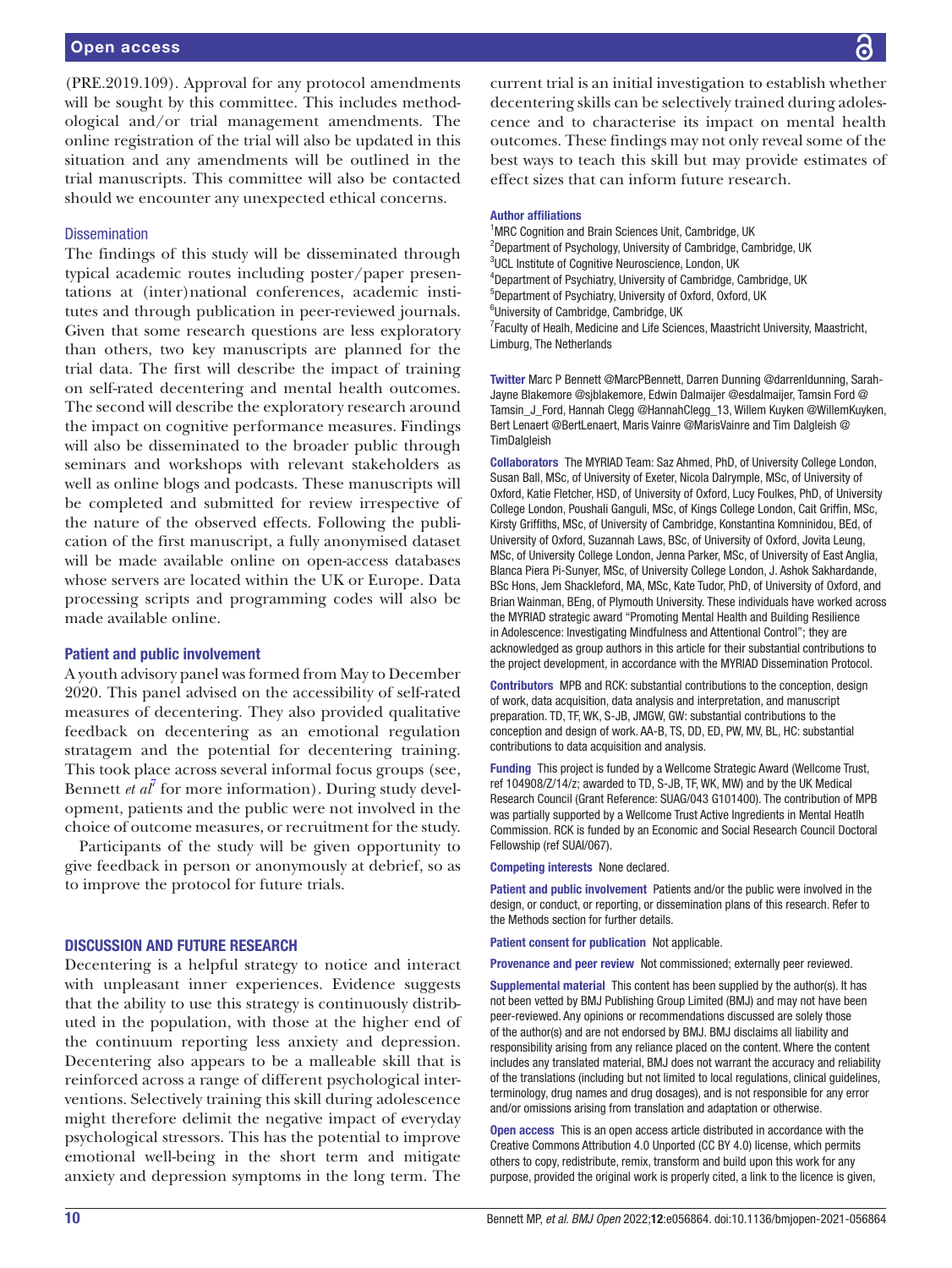and indication of whether changes were made. See: [https://creativecommons.org/](https://creativecommons.org/licenses/by/4.0/) [licenses/by/4.0/.](https://creativecommons.org/licenses/by/4.0/)

#### ORCID iDs

Marc P Bennett <http://orcid.org/0000-0001-7217-4059> Rachel Clare Knight<http://orcid.org/0000-0002-8315-2864> Darren Dunning <http://orcid.org/0000-0002-7696-4143> Sarah-Jayne Blakemore<http://orcid.org/0000-0002-1690-2805> Edwin Dalmaijer<http://orcid.org/0000-0003-3241-0760> Tamsin Ford<http://orcid.org/0000-0001-5295-4904> J Mark G Williams <http://orcid.org/0000-0002-9884-2614> Willem Kuyken <http://orcid.org/0000-0002-8596-5252> Maris Vainre<http://orcid.org/0000-0001-9570-3726> Peter Watson<http://orcid.org/0000-0002-9436-0693> Tim Dalgleish<http://orcid.org/0000-0002-7304-2231>

#### **REFERENCES**

- <span id="page-10-0"></span>1 Kessler RC, Amminger GP, Aguilar-Gaxiola S, *et al*. Age of onset of mental disorders: a review of recent literature. *[Curr Opin Psychiatry](http://dx.doi.org/10.1097/YCO.0b013e32816ebc8c)* 2007;20:359–64.
- <span id="page-10-1"></span>2 Wilde S, Sonley A, Crane C, *et al*. Mindfulness training in UK secondary schools: a multiple case study approach to identification of cornerstones of implementation. *[Mindfulness](http://dx.doi.org/10.1007/s12671-018-0982-4)* 2019;10:376–89.
- 3 Vostanis P, Humphrey N, Fitzgerald N, *et al*. How do schools promote emotional well-being among their pupils? findings from a national scoping survey of mental health provision in English schools. *[Child](http://dx.doi.org/10.1111/j.1475-3588.2012.00677.x)  [Adolesc Ment Health](http://dx.doi.org/10.1111/j.1475-3588.2012.00677.x)* 2013;18:151–7.
- 4 Weare K, Nind M. Mental health promotion and problem prevention in schools: what does the evidence say? *[Health Promot Int](http://dx.doi.org/10.1093/heapro/dar075)* 2011;26 Suppl 1:i29–69.
- <span id="page-10-2"></span>5 Teasdale JD, Moore RG, Hayhurst H, *et al*. Metacognitive awareness and prevention of relapse in depression: empirical evidence. *[J](http://dx.doi.org/10.1037/0022-006X.70.2.275)  [Consult Clin Psychol](http://dx.doi.org/10.1037/0022-006X.70.2.275)* 2002;70:275–87.
- <span id="page-10-3"></span>6 Bernstein A, Hadash Y, Lichtash Y, *et al*. Decentering and related constructs: a critical review and metacognitive processes model. *[Perspect Psychol Sci](http://dx.doi.org/10.1177/1745691615594577)* 2015;10:599–617.
- <span id="page-10-7"></span>7 Bennett MP, Knight R, Patel S, *et al*. Decentering as a core component in the psychological treatment and prevention of youth anxiety and depression: a narrative review and insight report. *[Transl](http://dx.doi.org/10.1038/s41398-021-01397-5)  [Psychiatry](http://dx.doi.org/10.1038/s41398-021-01397-5)* 2021;11:288.
- <span id="page-10-4"></span>8 Fresco DM, Moore MT, van Dulmen MHM, *et al*. Initial psychometric properties of the experiences questionnaire: validation of a selfreport measure of decentering. *[Behav Ther](http://dx.doi.org/10.1016/j.beth.2006.08.003)* 2007;38:234–46.
- <span id="page-10-5"></span>9 Ayduk Ö, Kross E. From a distance: implications of spontaneous self-distancing for adaptive self-reflection. *[J Pers Soc Psychol](http://dx.doi.org/10.1037/a0019205)* 2010;98:809–29.
- 10 White RE, Kross E, Duckworth AL. Spontaneous Self-Distancing and adaptive Self-Reflection across adolescence. *[Child Dev](http://dx.doi.org/10.1111/cdev.12370)* 2015;86:1272–81.
- 11 Masuda A, Hayes SC, Sackett CF, *et al*. Cognitive defusion and selfrelevant negative thoughts: examining the impact of a ninety year old technique. *[Behav Res Ther](http://dx.doi.org/10.1016/j.brat.2003.10.008)* 2004;42:477–85.
- 12 Masuda A, Hayes SC, Twohig MP, *et al*. A parametric study of cognitive defusion and the believability and discomfort of negative self-relevant thoughts. *[Behav Modif](http://dx.doi.org/10.1177/0145445508326259)* 2009;33:250–62.
- 13 Nook EC, Vidal Bustamante CM, Cho HY, *et al*. Use of linguistic distancing and cognitive reappraisal strategies during emotion regulation in children, adolescents, and young adults. *[Emotion](http://dx.doi.org/10.1037/emo0000570)* 2020;20:525–40.
- <span id="page-10-6"></span>14 Greco LA, Lambert W, Baer RA. Psychological inflexibility in childhood and adolescence: development and evaluation of the avoidance and fusion questionnaire for youth. *[Psychol Assess](http://dx.doi.org/10.1037/1040-3590.20.2.93)* 2008;20:93–102.
- 15 Livheim F, Tengström A, Bond FW, *et al*. Psychometric properties of the avoidance and fusion questionnaire for youth: a psychological measure of psychological inflexibility in youth. *[J Contextual Behav](http://dx.doi.org/10.1016/j.jcbs.2016.04.001)  [Sci](http://dx.doi.org/10.1016/j.jcbs.2016.04.001)* 2016;5:103–10.
- 16 Muris P, Meesters C, Herings A, *et al*. Inflexible Youngsters: psychological and psychopathological correlates of the avoidance and fusion questionnaire for youths in nonclinical Dutch adolescents. *[Mindfulness](http://dx.doi.org/10.1007/s12671-017-0714-1)* 2017;8:1381–92.
- 17 Valdivia-Salas S, Martín-Albo J, Zaldivar P, *et al*. Spanish validation of the avoidance and fusion questionnaire for youth (AFQ-Y). *[Assessment](http://dx.doi.org/10.1177/1073191116632338)* 2017;24:919–31.
- <span id="page-10-8"></span>18 Teasdale JD, Segal Z, Williams JM. How does cognitive therapy prevent depressive relapse and why should attentional control (mindfulness) training help? *[Behav Res Ther](http://dx.doi.org/10.1016/0005-7967(94)E0011-7)* 1995;33:25–39.
- 19 Zettle RD, Rains JC, Hayes SC. Processes of change in acceptance and commitment therapy and cognitive therapy for depression: a mediation reanalysis of Zettle and rains. *[Behav Modif](http://dx.doi.org/10.1177/0145445511398344)* 2011;35:265–83.
- <span id="page-10-9"></span>20 Eustis EH, Hayes-Skelton SA, Orsillo SM, *et al*. Surviving and thriving during stress: a randomized clinical trial comparing a brief web-based therapist-assisted acceptance-based behavioral intervention versus waitlist control for college students. *[Behav Ther](http://dx.doi.org/10.1016/j.beth.2018.05.009)* 2018;49:889–903.
- <span id="page-10-11"></span>21 Arch JJ, Wolitzky-Taylor KB, Eifert GH, *et al*. Longitudinal treatment mediation of traditional cognitive behavioral therapy and acceptance and commitment therapy for anxiety disorders. *[Behav Res Ther](http://dx.doi.org/10.1016/j.brat.2012.04.007)* 2012;50:469–78.
- 22 Twohig MP, Hayes SC, Plumb JC, *et al*. A randomized clinical trial of acceptance and commitment therapy versus progressive relaxation training for obsessive-compulsive disorder. *[J Consult Clin Psychol](http://dx.doi.org/10.1037/a0020508)* 2010;78:705–16.
- <span id="page-10-10"></span>23 Bieling PJ, Hawley LL, Bloch RT, *et al*. Treatment-Specific changes in decentering following mindfulness-based cognitive therapy versus antidepressant medication or placebo for prevention of depressive relapse. *[J Consult Clin Psychol](http://dx.doi.org/10.1037/a0027483)* 2012;80:365–72.
- 24 Josefsson T, Lindwall M, Broberg AG. The effects of a short-term mindfulness based intervention on self-reported mindfulness decentering, executive attention, psychological health, and coping style: examining unique mindfulness effects and mediators. *[Mindfulness](http://dx.doi.org/10.1007/s12671-012-0142-1)* 2014;5:18–35.
- 25 Orzech KM, Shapiro SL, Brown KW, *et al*. Intensive mindfulness training-related changes in cognitive and emotional experience. *[J](http://dx.doi.org/10.1080/17439760902819394)  [Posit Psychol](http://dx.doi.org/10.1080/17439760902819394)* 2009;4:212–22.
- 26 Hayes-Skelton SA, Calloway A, Roemer L, *et al*. Decentering as a potential common mechanism across two therapies for generalized anxiety disorder. *[J Consult Clin Psychol](http://dx.doi.org/10.1037/a0038305)* 2015;83:395–404.
- <span id="page-10-15"></span>27 Hayes-Skelton S, Graham J. Decentering as a common link among mindfulness, cognitive reappraisal, and social anxiety. *[Behav Cogn](http://dx.doi.org/10.1017/S1352465812000902)  [Psychother](http://dx.doi.org/10.1017/S1352465812000902)* 2013;41:317–28.
- <span id="page-10-12"></span>28 Travers-Hill E, Dunn BD, Hoppitt L, *et al*. Beneficial effects of training in self-distancing and perspective broadening for people with a history of recurrent depression. *[Behav Res Ther](http://dx.doi.org/10.1016/j.brat.2017.05.008)* 2017;95:19–28.
- <span id="page-10-13"></span>29 Powers JP, LaBar KS. Regulating emotion through distancing: a taxonomy, neurocognitive model, and supporting meta-analysis. *[Neurosci Biobehav Rev](http://dx.doi.org/10.1016/j.neubiorev.2018.04.023)* 2019;96:155–73.
- <span id="page-10-14"></span>30 Soler J, Franquesa A, Feliu-Soler A, *et al*. Assessing decentering: validation, psychometric properties, and clinical usefulness of the experiences questionnaire in a Spanish sample. *[Behav Ther](http://dx.doi.org/10.1016/j.beth.2014.05.004)* 2014;45:863–71.
- 31 Gregório S, Pinto-Gouveia J, Duarte C, *et al*. Expanding research on decentering as measured by the Portuguese version of the experiences questionnaire. *[Span J Psychol](http://dx.doi.org/10.1017/sjp.2015.18)* 2015;18:E23.
- 32 Naragon-Gainey K, DeMarree KG. Structure and validity of measures of decentering and defusion. *[Psychol Assess](http://dx.doi.org/10.1037/pas0000405)* 2017;29:935–54.
- 33 Lucena-Santos P, Carvalho S, Pinto-Gouveia J, *et al*. Cognitive fusion questionnaire: exploring measurement invariance across three groups of Brazilian women and the role of cognitive fusion as a mediator in the relationship between rumination and depression. *[J](http://dx.doi.org/10.1016/j.jcbs.2017.02.004)  [Contextual Behav Sci](http://dx.doi.org/10.1016/j.jcbs.2017.02.004)* 2017;6:53–62.
- 34 Forman EM, Herbert JD, Juarascio AS, *et al*. The Drexel defusion scale: a new measure of experiential distancing. *[J Contextual Behav](http://dx.doi.org/10.1016/j.jcbs.2012.09.001)  [Sci](http://dx.doi.org/10.1016/j.jcbs.2012.09.001)* 2012;1:55–65.
- 35 Kobayashi R, Shigematsu J, Miyatani M, *et al*. Cognitive reappraisal facilitates decentering: a longitudinal cross-lagged analysis study. *[Front Psychol](http://dx.doi.org/10.3389/fpsyg.2020.00103)* 2020;11:103.
- 36 Hayes-Skelton SA, Marando-Blanck S. Examining the interrelation among change processes: Decentering and anticipatory processing across cognitive behavioral therapy for social anxiety disorder. *[Behav](http://dx.doi.org/10.1016/j.beth.2019.03.004)  [Ther](http://dx.doi.org/10.1016/j.beth.2019.03.004)* 2019;50:1075–86.
- 37 Hayes-Skelton SA, Lee CS. Changes in decentering across cognitive behavioral group therapy for social anxiety disorder. *[Behav Ther](http://dx.doi.org/10.1016/j.beth.2018.01.005)* 2018;49:809–22.
- <span id="page-10-16"></span>38 Mischkowski D, Kross E, Bushman BJ. Flies on the wall are less aggressive: Self-distancing "in the heat of the moment" reduces aggressive thoughts, angry feelings and aggressive behavior. *[J Exp](http://dx.doi.org/10.1016/j.jesp.2012.03.012)  [Soc Psychol](http://dx.doi.org/10.1016/j.jesp.2012.03.012)* 2012;48:1187–91.
- 39 Kross E, Duckworth A, Ayduk O, *et al*. The effect of self-distancing on adaptive versus maladaptive self-reflection in children. *[Emotion](http://dx.doi.org/10.1037/a0021787)* 2011;11:1032–9.
- <span id="page-10-17"></span>40 Ebesutani C, Reise SP, Chorpita BF, *et al*. The revised child anxiety and depression Scale-Short version: scale reduction via exploratory bifactor modeling of the broad anxiety factor. *[Psychol Assess](http://dx.doi.org/10.1037/a0027283)* 2012;24:833–45.